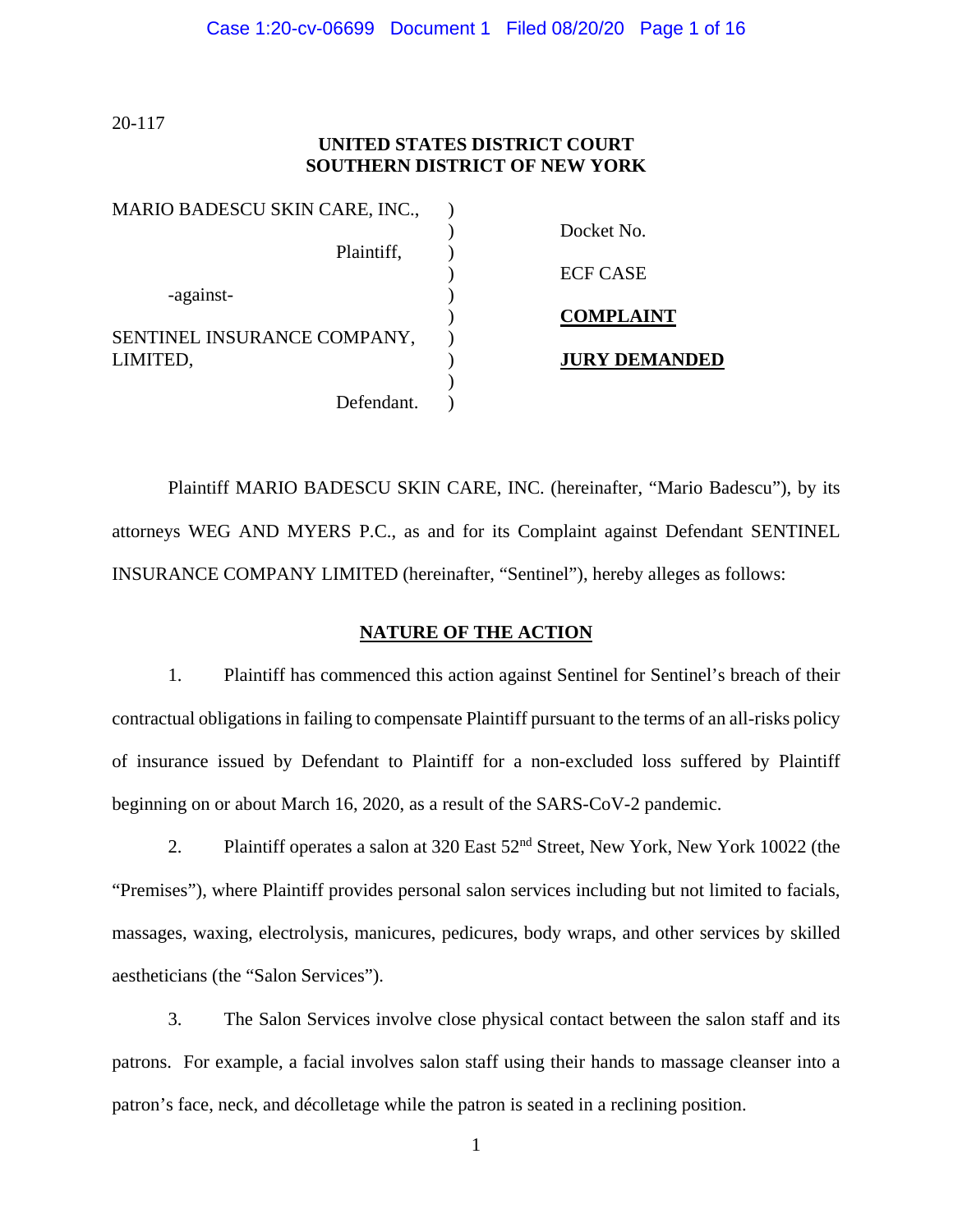### Case 1:20-cv-06699 Document 1 Filed 08/20/20 Page 2 of 16

4. Similarly, a massage would involve the salon staff using their hands to physically alleviate a patron's back or neck tension, generally with the use of massage oil or lotion as a lubricant while the patron rests on a massage table.

5. Although salon staff take care to properly cleanse surfaces and applicators to avoid cross-contamination between patrons, surfaces and certain products are necessarily used for more than one patron, with multiple salon staff exposed to same.

6. As such, the presence of any contaminant or virus on any surface or product or within the environment within Plaintiff's Premises represents a physical loss or damage at Plaintiff's business.

#### **PARTIES**

7. At all relevant times herein mentioned, Plaintiff Mario Badescu was and is a domestic business corporation created under and by virtue of the laws of the State of New York, with its principal place of business at 320 East 52<sup>nd</sup> Street, New York, NY 10022.

8. At all relevant times herein mentioned, Defendant Sentinel was a foreign corporation organized and existing under and by virtue of the laws of the State of Connecticut and maintaining its principal place of business at One Hartford Plaza, Hartford, Connecticut 06155.

#### **JURISDICTION AND VENUE**

9. This action is filed under and pursuant to 28 U.S.C. § 1332, in that Plaintiff and Defendant are residents of different states and the amount in controversy exceeds \$75,000.00, exclusive of costs and interest.

10. This action involves a dispute as to the rights and obligations of the parties in connection with an insurance policy that Plaintiff procured from Defendant, a foreign corporation authorized by the Department of Financial Services of the State of New York to issue policies of

2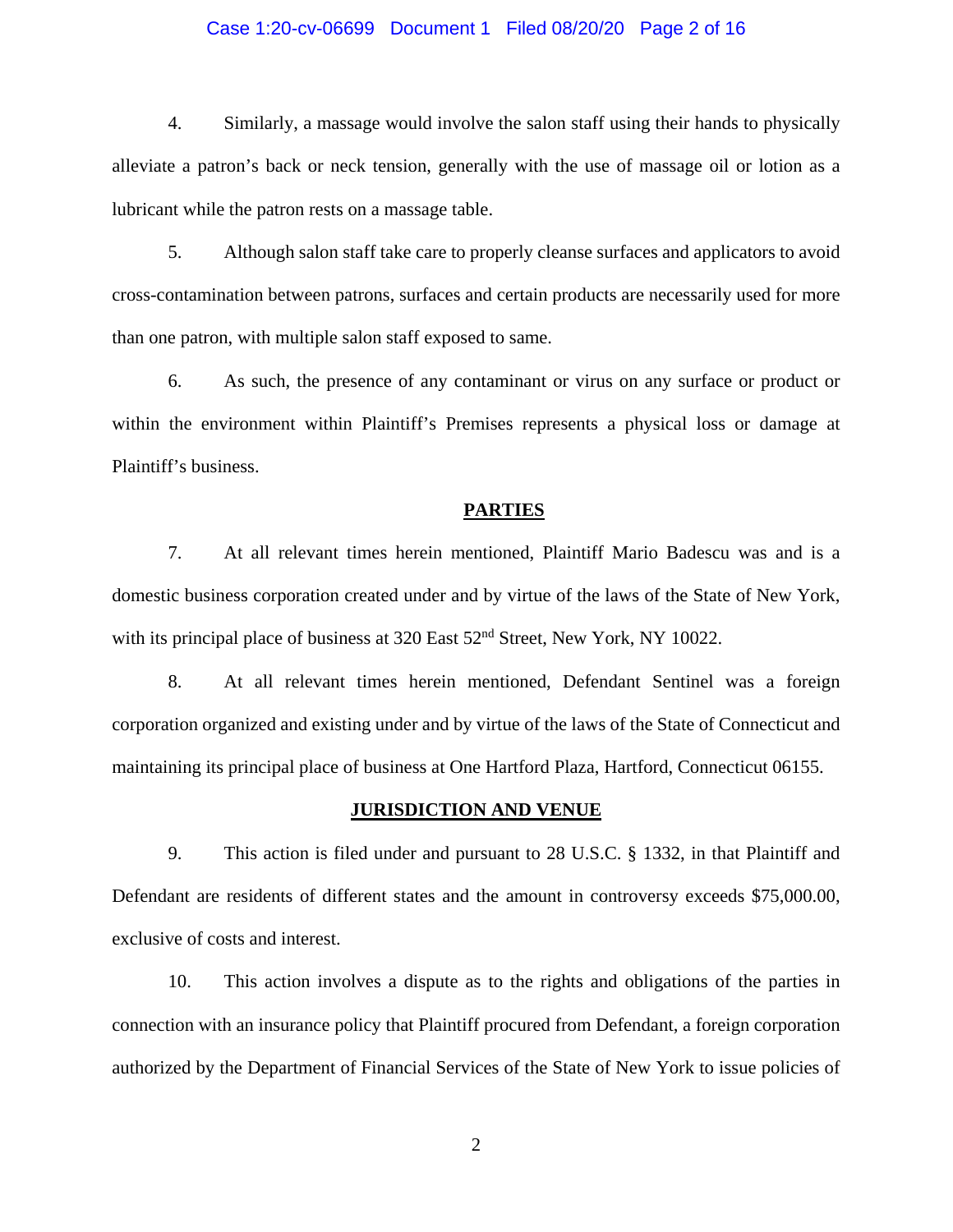#### Case 1:20-cv-06699 Document 1 Filed 08/20/20 Page 3 of 16

insurance in the State of New York that regularly insures individuals in the State of New York and specifically in this District.

11. Pursuant to 28 U.S.C. § 1391(b)(2) venue is proper as Plaintiff is a business organized and existing under and by virtue of the laws of the State of New York, and the property at issue in this litigation is located in the Southern District of New York.

12. An actual controversy of a justiciable nature exists between Plaintiff and Defendant involving the rights and obligations of the aforesaid policy of insurance and the aforesaid controversy can be determined by the judgment of this Court without further suit.

### **THE NOVEL CORONOAVIRUS AND ITS EFFECTS**

13. It is beyond cavil that the world is currently experiencing a global pandemic from a disease caused by a novel coronavirus (specifically, SARS-COV-2) and commonly referred to as Covid-19.

14. From at least as early as December 2019, Covid-19 began spreading, first in China and then, because the disease is highly contagious, rapidly around the globe.

15. On January 30, 2020, the World Health Organization (WHO) declared the Covid-19 outbreak constituted a public health emergency of international concern.

16. Not only is SARS-COV-2 transmitted via human-to-human, but the WHO and scientific studies have confirmed that the virus can remain infectious on objects or surfaces.

17. By February 25, 2020, the Center for Disease Control ("CDC") warned Americans that the world was on the brink of a global pandemic, effectively dismantling any notion that SARS-COV-2 would not affect the population of the United States.

18. From that point forward, COVID-19 and its damaging consequences received wide spread media attention.

3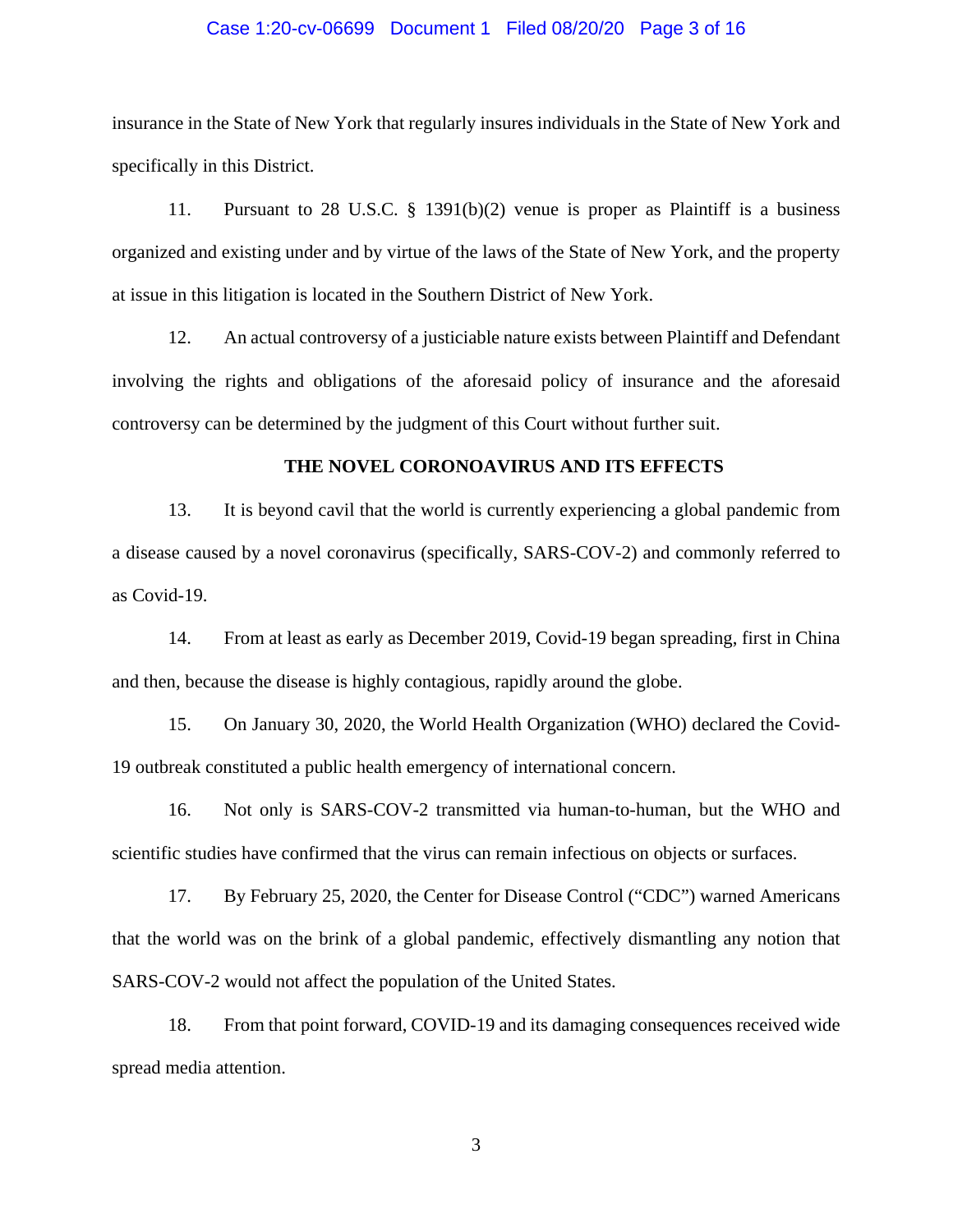### Case 1:20-cv-06699 Document 1 Filed 08/20/20 Page 4 of 16

19. As a result of this outbreak the Center for Disease Control began recommending that individuals stay at home and those who are not sick engage in preventive measures such as constant hand washing and the avoidance of activities that would bring them into close proximity of people or surfaces where the virus resides.

20. Given the nature of the Plaintiff's business, which specifically involves the close physical contact between salon staff and customers, the spread of the Covid-19 virus led to significant economic damages.

21. These damages resulted from damage to and from within the Plaintiffs insured premises as well as from premises within the vicinity of the various insured locations.

22. Such damage both existed on surfaces found within the insureds and surrounding premises as well as in the breathable air circulating within the insureds and surrounding premises.

23. Scientific studies suggest that the virus may remain active on surfaces for times varying from hours to days. Indeed, following an outbreak on a cruise ship, the CDC confirmed that the virus was still alive on surfaces within cabins on the ship up to seventeen days after the passengers departed the ship. $<sup>1</sup>$  $<sup>1</sup>$  $<sup>1</sup>$ </sup>

24. In addition, human beings spread Covid-19 through the simple act of breathing in air that contains viral droplets. The New York Times recently reported that "[a]n infected person talking for five minutes in a poorly ventilated space can also produce as many viral droplets as one infectious cough."[2](#page-3-1)

25. Moreover, studies have verified that many individuals remain asymptomatic

 $\overline{a}$ 

<span id="page-3-0"></span><sup>1</sup> <https://www.cdc.gov/mmwr/volumes/69/wr/mm6912e3.htm>

<span id="page-3-1"></span><sup>2</sup> [https://www.nytimes.com/interactive/2020/04/14/science/coronavirus-transmission-cough-6](https://www.nytimes.com/interactive/2020/04/14/science/coronavirus-transmission-cough-6-feet-arul.html) [feet-arul.html](https://www.nytimes.com/interactive/2020/04/14/science/coronavirus-transmission-cough-6-feet-arul.html)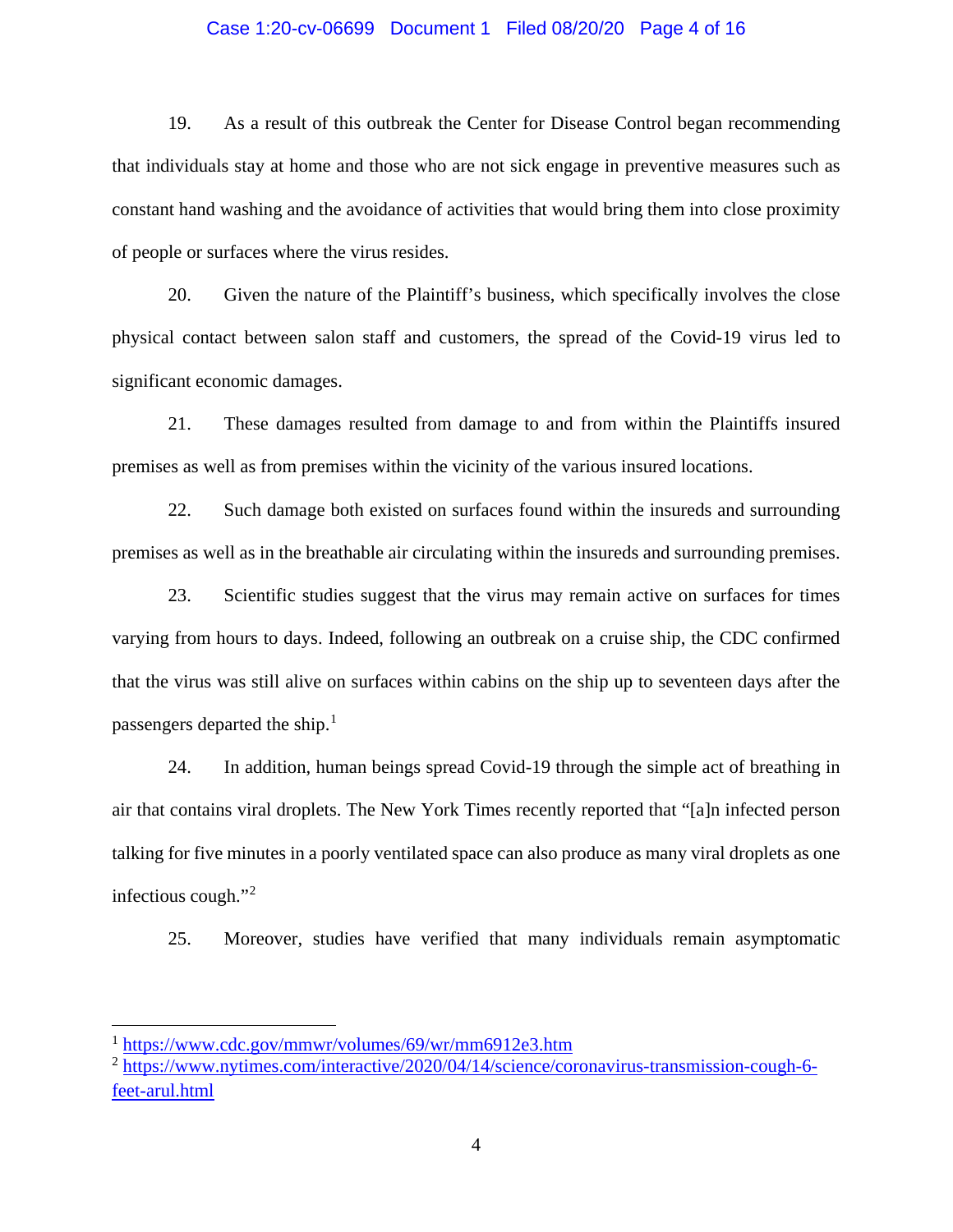### Case 1:20-cv-06699 Document 1 Filed 08/20/20 Page 5 of 16

despite infection by Covid-19.[3](#page-4-0)

 $\overline{\phantom{a}}$ 

26. Consequently, while it is possible to identify certain individuals who are suffering from obvious symptoms of the coronavirus, absent significant medical testing, it is impossible to distinguish between infected and non-infected members of the general public.

27. On or about March 16, 2020, an employee of the Plaintiff who worked at the Premises advised Plaintiff that they had tested positive for the Virus.

28. The employee in question had last worked in the Premises on or about March 16, 2020.

29. Plaintiff feared that, as a result of the employee's infection with the COVID-19 virus, there may have been infectious droplets of water presence on furniture and fixtures throughout the Premises.

30. As a result of the presence of the Virus at the Premises, Mario Badescu suspended operations at the Premises on March 16, 2020 in compliance with New York State Health Code regulations requiring the maintenance of a sanitary facility and the taking of precautionary measures to prevent the transmission of contagious diseases.<sup>[4](#page-4-1)</sup>

31. Mario Badescu suffered business income losses as a result of the Virus beginning no later than March 16, 2020 and continuing to present.

<span id="page-4-0"></span><sup>3</sup> [https://www.usnews.com/news/health-news/articles/2020-05-28/studies-detail-rates-of](https://www.usnews.com/news/health-news/articles/2020-05-28/studies-detail-rates-of-asymptomatic-cases-of-coronavirus)[asymptomatic-cases-of-coronavirus](https://www.usnews.com/news/health-news/articles/2020-05-28/studies-detail-rates-of-asymptomatic-cases-of-coronavirus) (observing that 42% of infected persons in Wuhan, China were asymptomatic).

<span id="page-4-1"></span><sup>4</sup> New York City Health Code §11.31, in effect at all relevant times, provides in pertinent part: "Acts likely to spread disease prohibited. (a) No person shall intentionally or negligently cause or promote the spread of disease: (1) By failure to observe, or by improper observance of, applicable requirements of isolation, quarantine, exclusion, treatment or other preventive measures, or by failing to take other precautions in caring for cases or carriers, or suspect cases or carriers of a contagious disease; or (2) By unnecessarily exposing himself or herself to other persons, knowing himself or herself to be a case or carrier, or suspect case or carrier of a contagious disease..."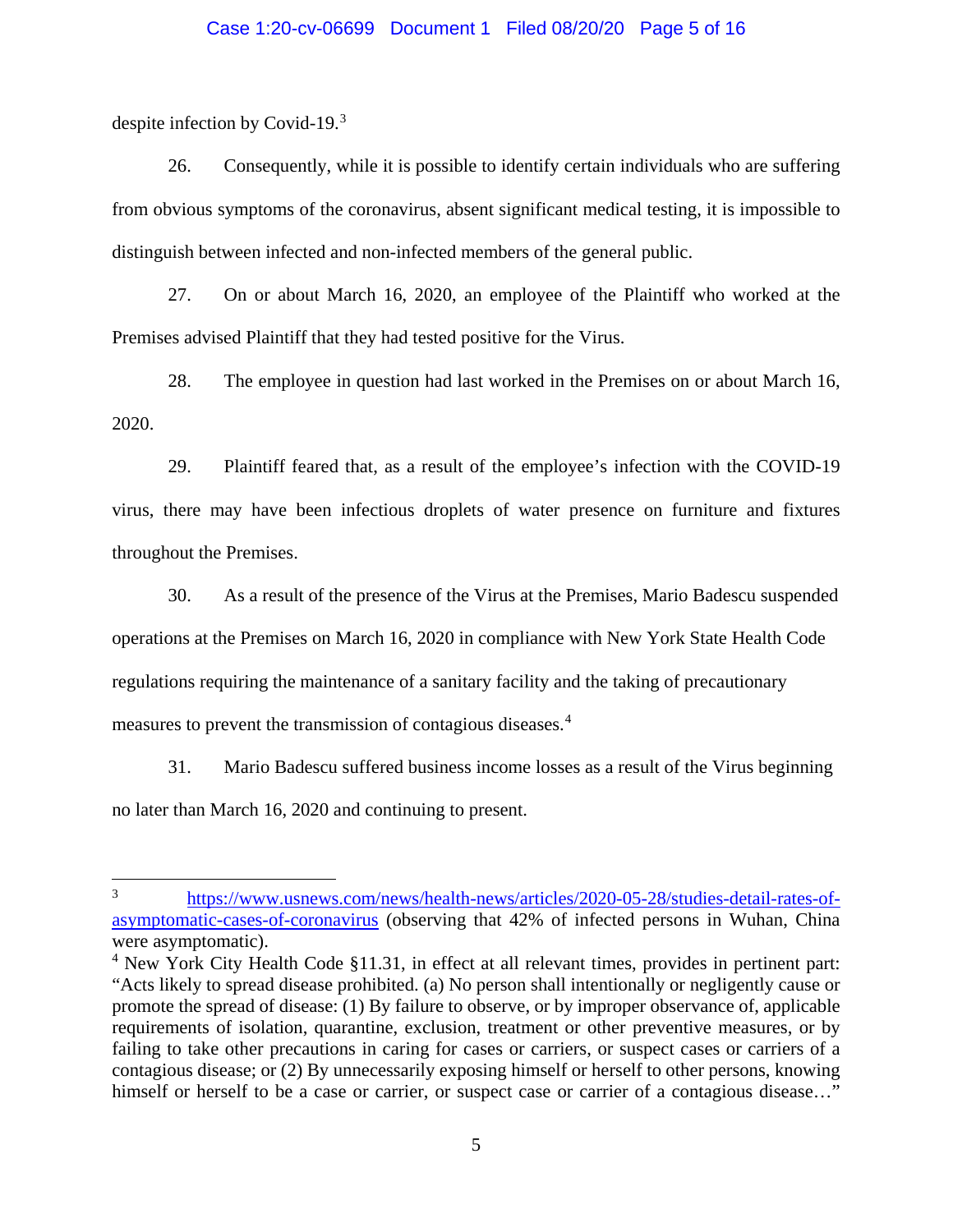#### Case 1:20-cv-06699 Document 1 Filed 08/20/20 Page 6 of 16

32. Since March 16, 2020, four additional employees who worked regularly at the Premises have tested positive for the Virus.

33. On March 18, 2020, the Governor of New York issued Executive Order No. 202.6 (the "Workplace Reduction Order"). The Workplace Reduction Order required businesses throughout New York State to reduce the number of employees by [5](#page-5-0)0%.<sup>5</sup>

34. The Workplace Reduction Order applied to all businesses in Manhattan, including hundreds of businesses located in office buildings within the vicinity of the Insured Property, upon which Plaintiff was dependent for regular foot traffic and clientele.

35. Major workplaces within 0.5 miles of the Insured Property, upon which Plaintiff depended for regular foot traffic and clientele, include but are not limited to the Waldorf-Astoria Hotel, the Chrysler Building, Trump Tower, Bloomingdale's, and the United Nations (the "Dependent Properties").

36. On March 19, 2020, the Governor of New York issued Executive Order No. 202.7 (the "Salon Order"). The Salon Order stated as follows: "Effective March 21, 2020 at 8 p.m. and until further notice, all barbershops, hair salons, tattoo or piercing parlors and related personal service will be closed to members of the public. This shall also include nail technicians, cosmetologist and estheticians, and the provision of electrolysis, laser hair removal services, as these services cannot be provided while maintaining social distance."

37. The Salon Order applies to Plaintiff's Premises and normal business operations at the Premises, where Plaintiff engaged in such named services governed by the Executive Order.

 $\overline{\phantom{a}}$ 

<span id="page-5-0"></span><sup>5</sup> Executive Order No. 202.6, in effect at all relevant times, provides in pertinent part: "Effective on March 20 at 8 p.m.: All businesses and not-for-profit entities in the state shall utilize, to the maximum extent possible, any telecommuting or work from home procedures that they can safely utilize. Each employer shall reduce the in-person workforce at any work locations by 50% no later than March 20 at 8 p.m."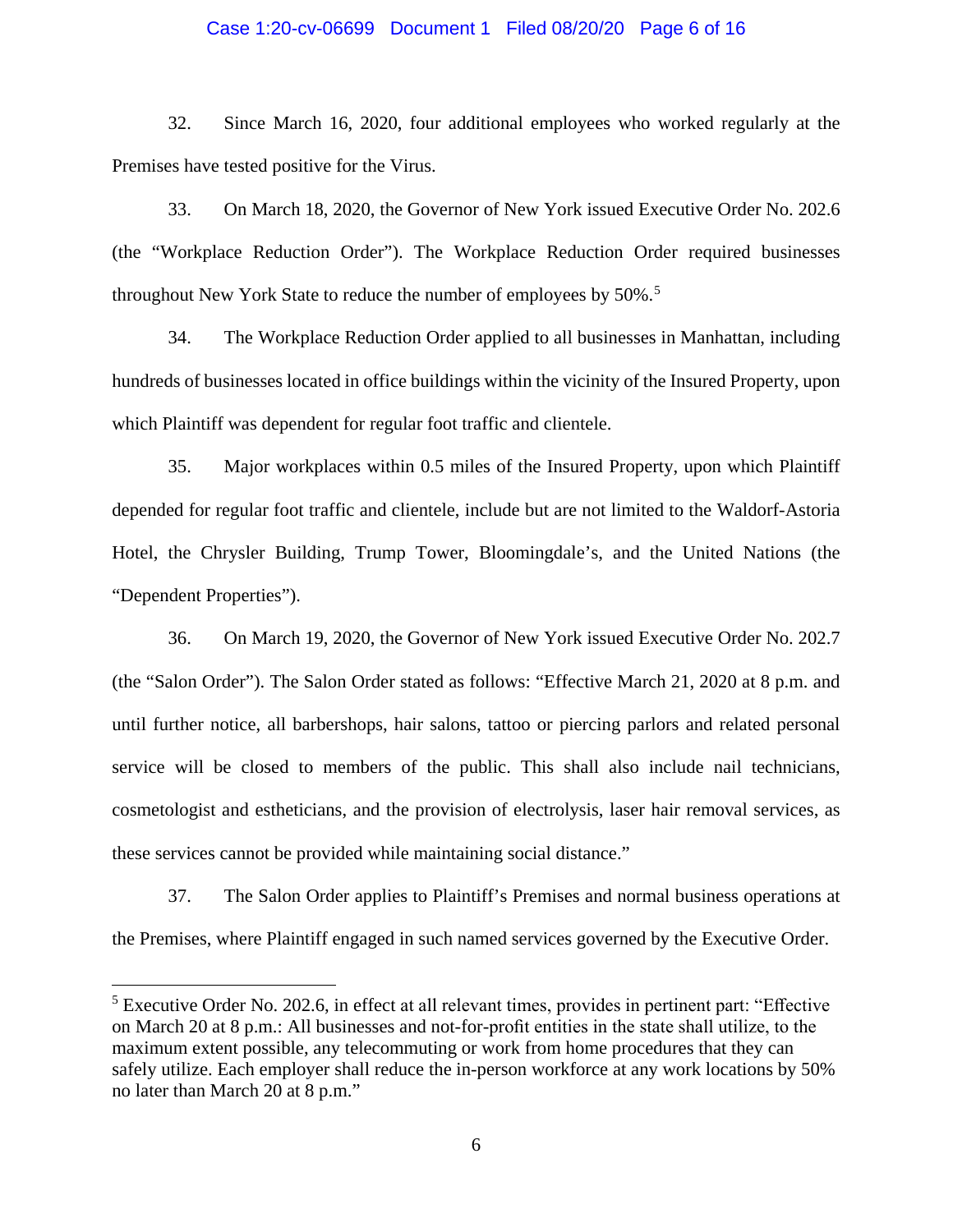#### Case 1:20-cv-06699 Document 1 Filed 08/20/20 Page 7 of 16

38. On March 20, 2020, the Governor of New York issued Executive Order 202.8 (the "New York on Pause Order"). The New York on Pause Order required all businesses in New York State, with the exception of "essential businesses," to reduce their on-premises workforces by  $100\%$ .<sup>[6](#page-6-0)</sup>

39. The New York on Pause Order applied to all businesses in Manhattan, including hundreds of businesses located in office buildings within the vicinity of the Insured Property, including but not limited to the Dependent Properties, upon which Plaintiff was dependent for regular foot traffic and clientele.

40. The Salon Order, the Workplace Reduction Order, and the New York on Pause Order (collectively, the "Executive Orders"), remained in effect in Manhattan through at least June 22, 2020, and still remain partially in effect.

41. In particular, guidance issued by New York State prohibits salons from providing facials, which are the primary service provided by Plaintiff at its salon.

42. The Executive Orders prohibited Mario Badescu from resuming normal business operations since the original Contamination Event on March 16, 2020.

43. The basis of these orders were all predicated, in part, on the effect of the presence of Covid-19 within enclosed, highly trafficked locations.

44. For example, as stated in relevant orders issued by the City of New York, where

 $\overline{\phantom{a}}$ 

<span id="page-6-0"></span><sup>6</sup> Executive Order 202.6 provides, in effect at all relevant times, provides in pertinent part, "All businesses and not-for-profit entities in the state shall utilize, to the maximum extent possible, any telecommuting or work from home procedures that they can safely utilize. Each employer shall reduce the in-person workforce at any work locations by 100% no later than March 22 at 8 p.m. Any essential business or entity providing essential services or functions shall not be subject to the in-person restrictions. An entity providing essential services or functions whether to an essential business or a non-essential business shall not be subjected to the in-person work restriction, but may operate at the level necessary to provide such service or function."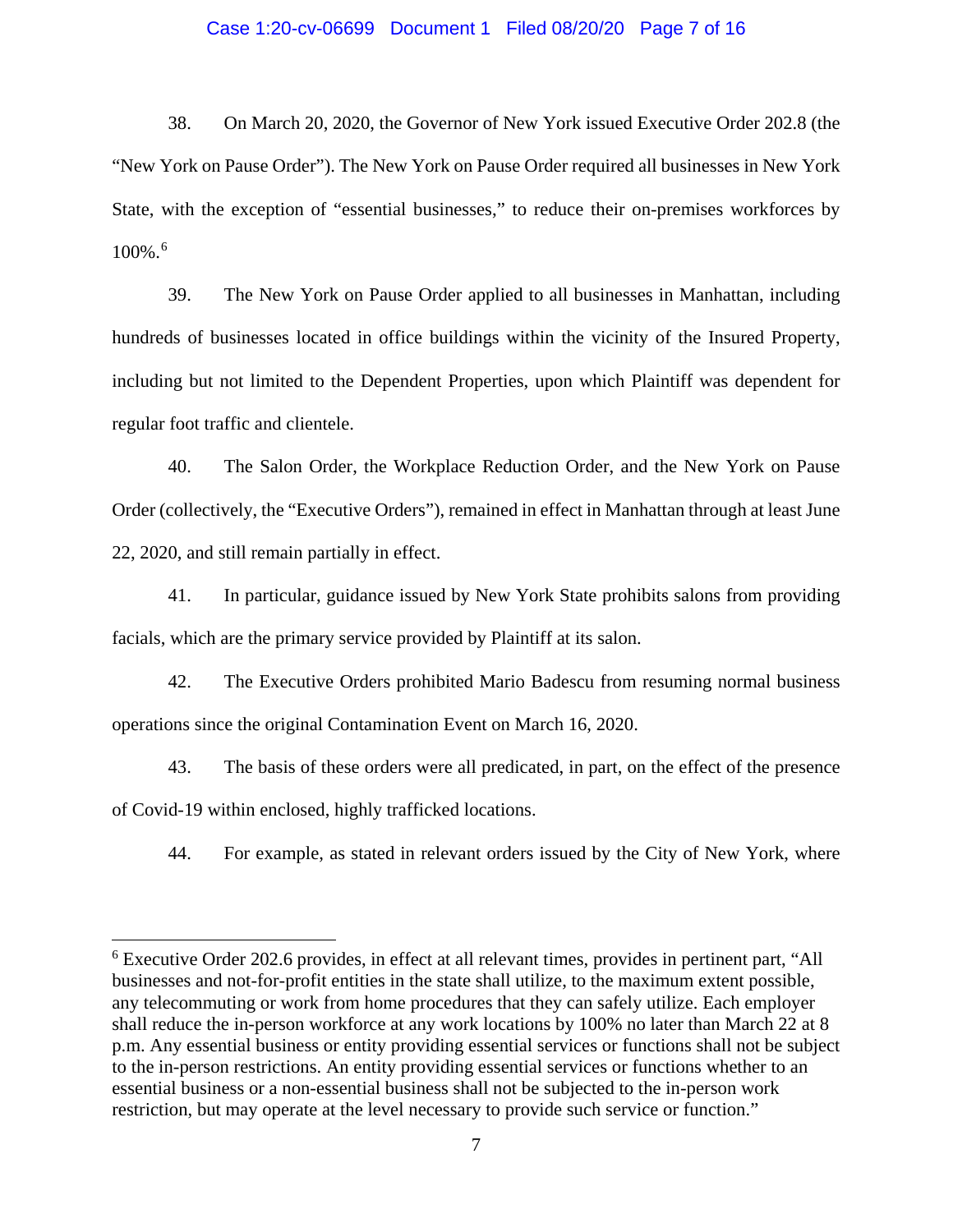Mario Badescu operates its salon location:

WHEREAS, on March 7, 2020, New York State Governor Andrew Cuomo declared a State disaster emergency for the entire State of New York to address the threat that COVID-19 poses to the health and welfare of New York residents and visitors; and

. . .

WHEREAS, this order is given because of the propensity of the virus to spread person to person and also because the virus physically is causing property loss and damage; and

NOW, THEREFORE, pursuant to the powers vested in me by the laws of the State of New York and the City of New York, including but not limited to the New York Executive Law, the New York City Charter and the Administrative Code of the City of New York, and the common law authority to protect the public in the event of an emergency:

. . .

Each employer shall reduce the in-person workforce at any work locations by 50% no later than March 20, 2020 at 8:00 p.m., and shall further reduce its in-person workforce to the extent required by any order of the Governor issued pursuant to his powers under section 29-a of the Executive Law.

New York City Emergency Executive Order Nos. 100, 102.

## **INSURANCE POLICY AND CLAIM**

45. On or about July 27, 2019, for good and valuable consideration, Sentinel issued to Plaintiff a certain policy of insurance bearing number 12 SBA UQ9281 SB (the "Sentinel Policy") with effective dates of July 27, 2019 through July 27, 2020 providing coverage for all risks not explicitly excluded, relevantly including physical loss or damage to the Insured Property, business income losses and extended business income losses sustained due to the necessary suspension of operations caused by physical loss or damage and other losses to Plaintiff's Insured Property, business income losses sustained as a result of access to the Insured Property being specifically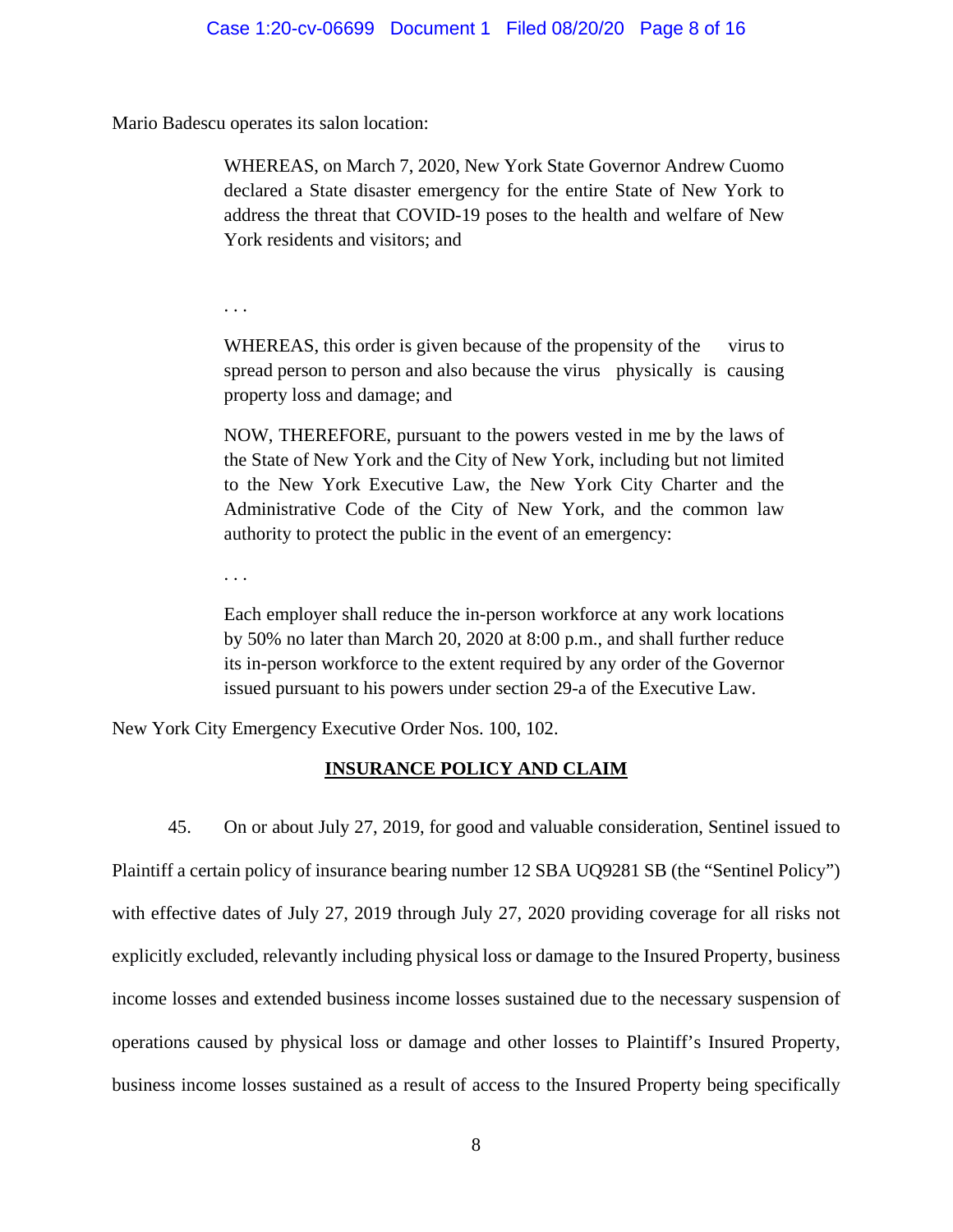### Case 1:20-cv-06699 Document 1 Filed 08/20/20 Page 9 of 16

prohibited by a civil authority, and business income losses sustained by physical loss or damage

to dependent properties.

46. The Sentinel Policy states:

### **A. COVERAGE**

We will pay for direct physical loss of or physical damage to Covered Property at the premises described in the Declarations (also called "scheduled premises" in this policy) caused by or resulting from a Covered Cause of Loss.

1. Covered Property

Covered Property as used in this policy, means the following types of property for which a Limit of Insurance is shown in the Declarations:

. . .

b. Business Personal Property located in or on the building(s) described in the Declarations at the "scheduled premises" or in the open (or in a vehicle) within 1,000 feet of the "scheduled premises", including:

(1) Property you own that is used in your business;

(2) Tools and equipment owned by your employees, which are used in your business operations;

(3) Property of others that is in your care, custody or control;

(4) "Tenant Improvements and Betterments"; and

(5) Leased personal property for which you have contractual responsibility

to insure, unless otherwise provided for under Personal Property of Others.

*See* Sentinel Policy at Special Property Coverage Form.

47. The Sentinel Policy defines "Covered Cause of Loss" as "Risks of Direct Physical

Loss unless the loss is: a. Excluded in Section B., Exclusions; or b. Limited in Paragraph A.4.

Limitations; that follow." *See* Sentinel Policy at Special Property Coverage Form A(3)

(capitalization reduced).

48. None of the Exclusions in Section B or Limitations stated in Paragraph A.4 apply

to the claim that is the subject of this litigation.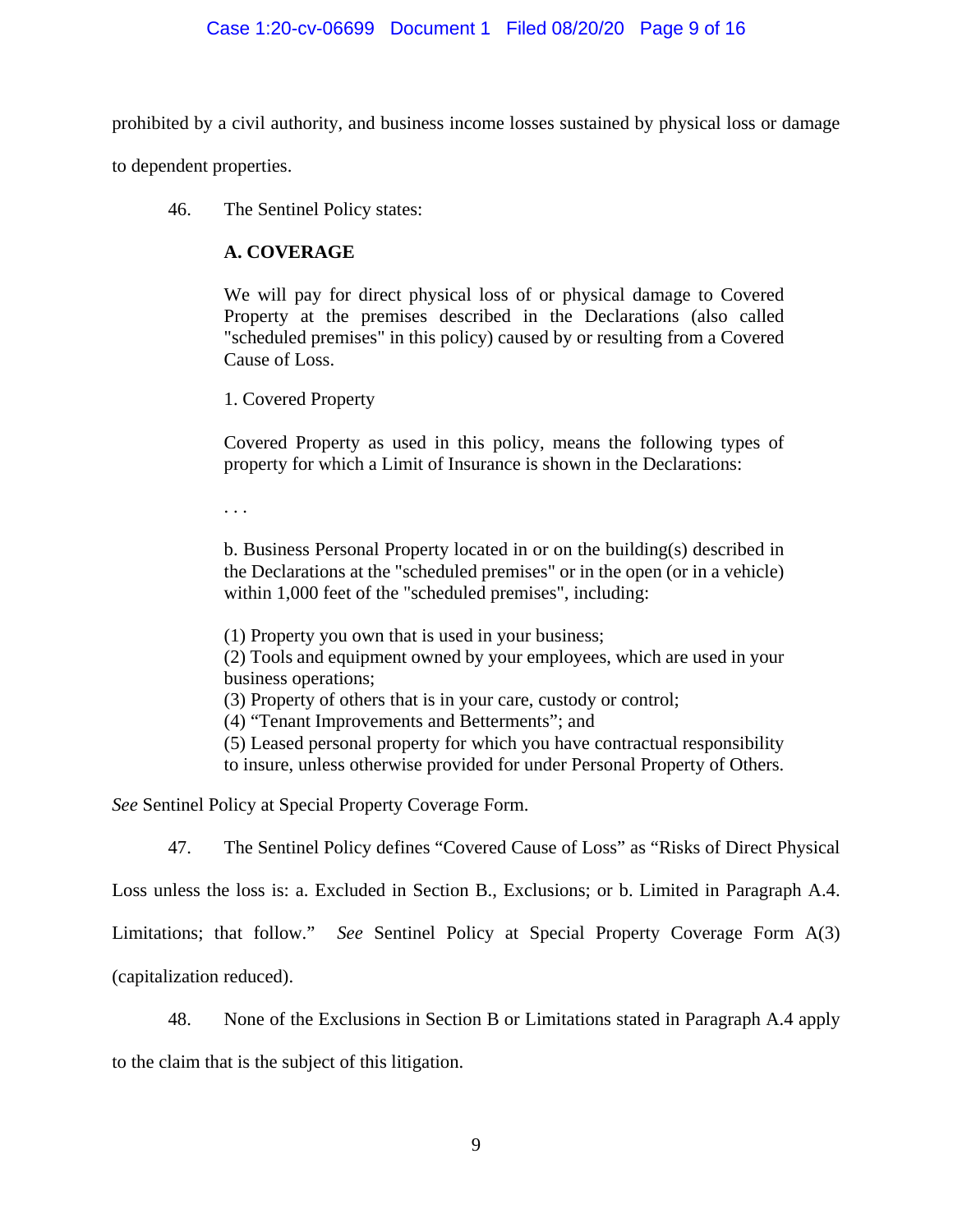### Case 1:20-cv-06699 Document 1 Filed 08/20/20 Page 10 of 16

49. The "scheduled premises" is identified by the Sentinel Policy as 320 East 52<sup>nd</sup>

Street, New York, New York 10022 (the "Premises"), at which Plaintiff operates a salon.

50. The Sentinel Policy further states:

5. Additional Coverages

o. Business Income

(1) We will pay for the actual loss of Business Income you sustain due to the necessary suspension of your "operations" during the "period of restoration". The suspension must be caused by direct physical loss of or physical damage to property at the "scheduled premises", including personal property in the open (or in a vehicle) within 1,000 feet of the "scheduled premises", caused by or resulting from a Covered Cause of Loss.

(2) With respect to the requirements set forth in the preceding paragraph, if you occupy only part of the site at which the "scheduled premises" are located, your "scheduled premises" also means:

(a) The portion of the building which you rent, lease or occupy; and

(b) Any area within the building or on the site at which the "scheduled premises" are located, but only if that area services, or is used to gain access to, the "scheduled premises".

(3) We will only pay for loss of Business Income that occurs within 12 consecutive months after the date of direct physical loss or physical damage.

This Additional Coverage is not subject to the Limits of Insurance.

(4) Business Income means the:

(a) Net Income (Net Profit or Loss before income taxes) that would have been earned or incurred if no direct physical loss or physical damage had occurred; and

(b) Continuing normal operating expenses incurred, including payroll.

(5) With respect to the coverage provided in this Additional Coverage, suspension means:

(a) The partial slowdown or complete cessation of your business activities; or

(b) That part or all of the "scheduled premises" is rendered untentantable as a result of a Covered Cause of Loss if coverage for Business Income applies to the policy.

*See* Sentinel Policy at Special Property Coverage Form.

51. The Sentinel Policy also states: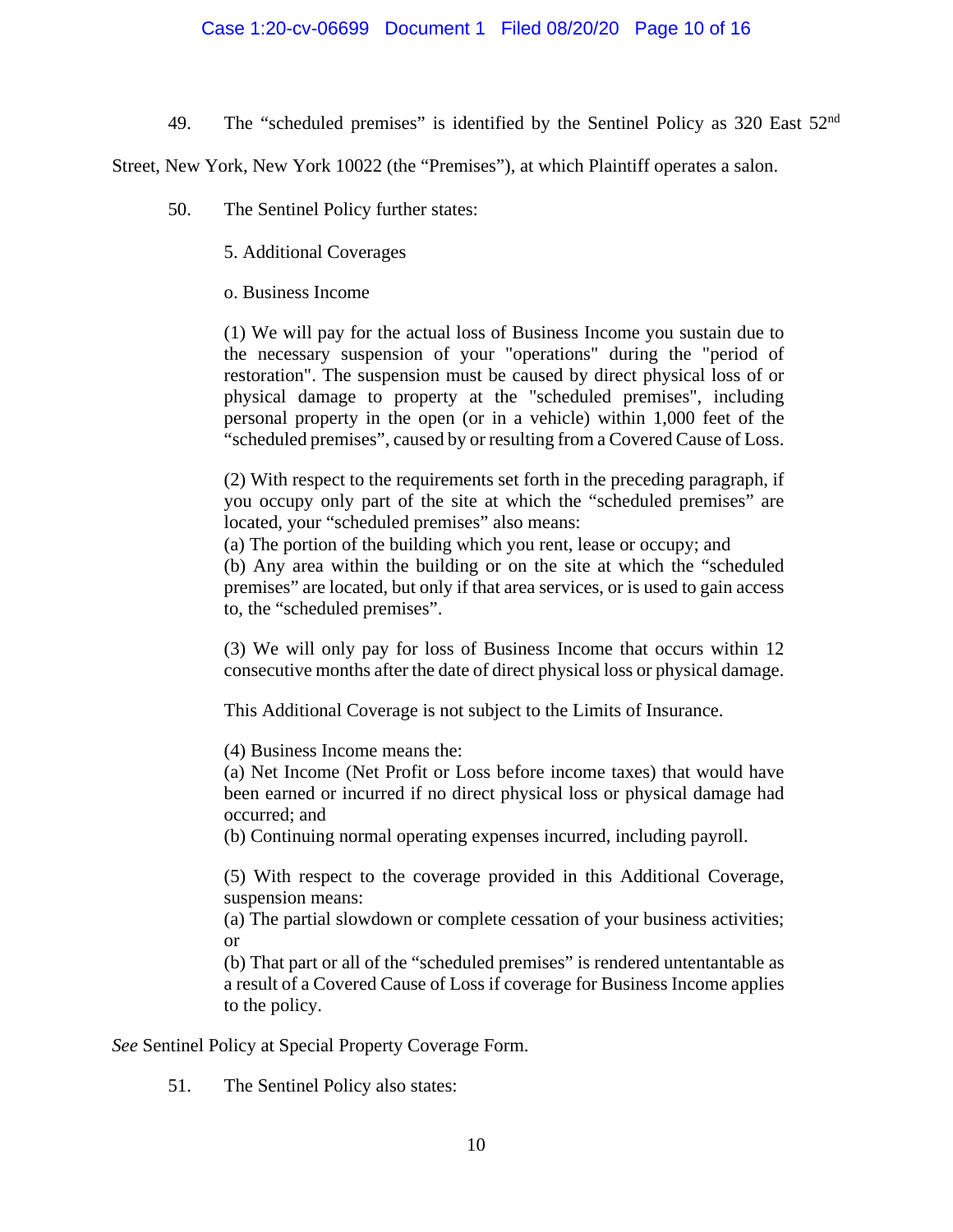# 5. Additional Coverages

# p. Extra Expense

(1) We will pay reasonable and necessary Extra Expense you incur during the "period of restoration" that you would not have incurred if there had been no direct physical loss or physical damage to property at the "scheduled premises", including personal property in the open (or in a vehicle) within 1,000 feet, caused by or resulting from a Covered Cause of Loss.

(2) With respect to the requirements set forth in the preceding paragraph, if you occupy only part of the site at which the "scheduled premises" are located, your "scheduled premises" also means:

(a) The portion of the building which you rent, lease or occupy; and

(b) Any area within the building or on the site at which the "scheduled premises" are located, but only if that area services, or is used to gain access to, the "scheduled premises".

(3) Extra Expense means expense incurred:

(a) To avoid or minimize the suspension of business and to continue "operations":

(i) At the "scheduled premises"; or

(ii) At replacement premises or at temporary locations, including:

(aa)Relocation expenses; and

(bb)Cost to equip and operate the replacement or temporary location, other than those costs necessary to repair or to replace damaged stock and equipment.

(b) To minimize the suspension of business if you cannot continue "operations".

(c) (i) To repair or replace any property; or

(ii) To research, replace or restore the lost information on damaged "valuable papers and records"; to the extent it reduces the amount of loss that otherwise would have been payable under this Additional Coverage or Additional Coverage o., Business Income.

We will only pay for Extra Expense that occurs within 12 consecutive months after the date of direct physical loss or physical damage. This Additional Coverage is not subject to the Limits of Insurance.

(4) With respect to the coverage provided in this Additional Coverage, suspension means:

(a) The partial slowdown or complete cessation of your business activities; or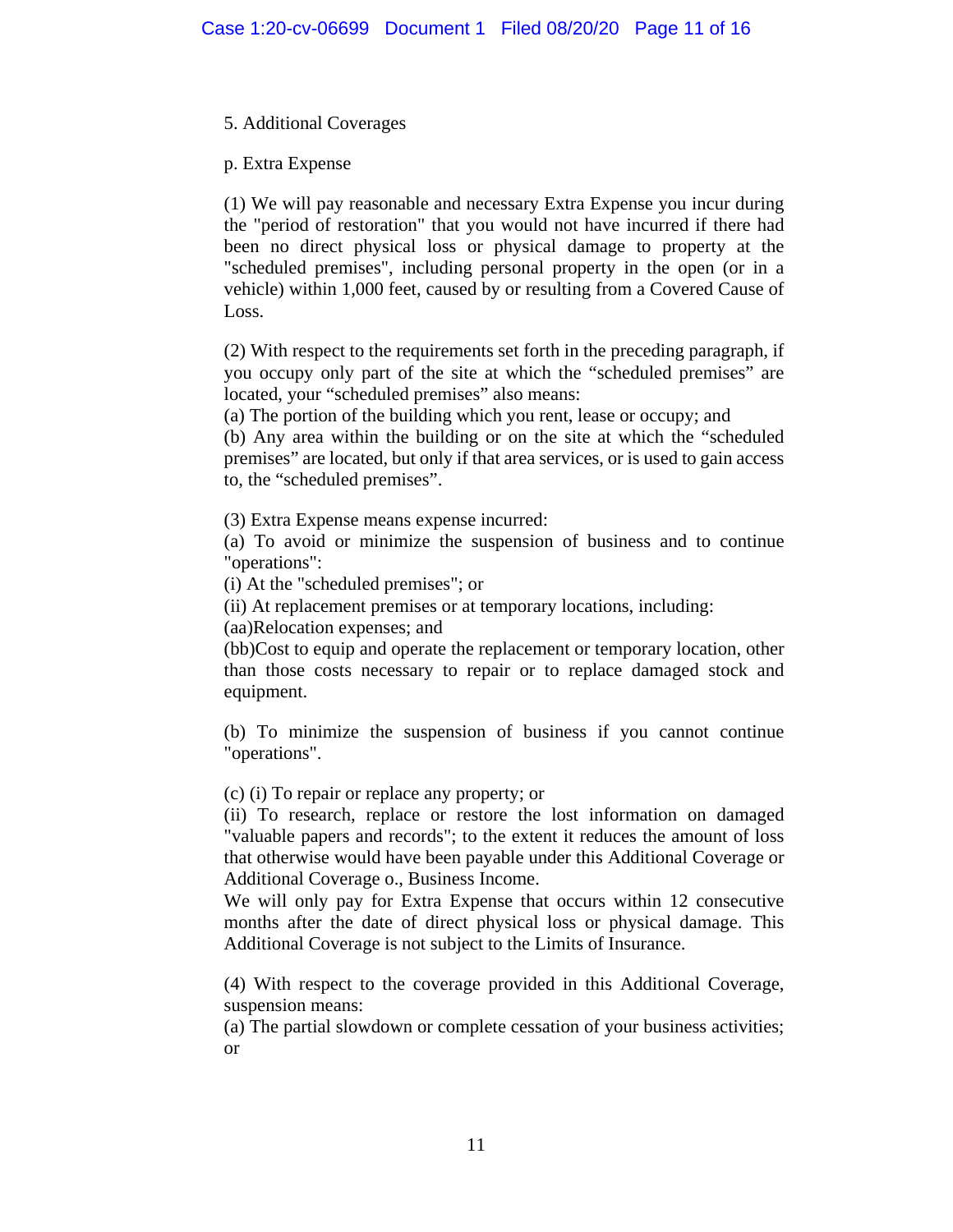(b) That part or all of the "scheduled premises" is rendered untentantable as a result of a Covered Cause of Loss if coverage for Extra Expense applies to the policy.

(5) Limitation This Extra Expense Coverage does not apply to: (a) Any deficiencies in insuring building or business personal property; or (b) Any expense related to any recall of products you manufacture, handle or distribute.

*See* Sentinel Policy at Special Property Coverage Form.

52. The Sentinel Policy additionally provides:

5. Additional Coverages

q. Civil Authority

(1) This insurance is extended to apply to the actual loss of Business Income you sustain when access to your "scheduled premises" is specifically prohibited by order of a civil authority as the direct result of a Covered Cause of Loss to property in the immediate area of your "scheduled premises".

(2) The coverage for Business Income will begin 72 hours after the order of a civil authority and coverage will end at the earlier of:

(a) When access is permitted to your "scheduled premises"; or

(b) 30 consecutive days after the order of the civil authority.

r. Extended Business Income

(1) If the necessary suspension of your "operations" produces a Business Income loss payable under this policy, we will pay for the actual loss of Business Income you incur during the period that:

(a) Begins on the date property is actually repaired, rebuilt or replaced and "operations" are resumed; and

(b) Ends on the earlier of:

(i) The date you could restore your "operations" with reasonable speed, to the condition that would have existed if no direct physical loss or damage occurred; or

(ii) 30 consecutive days after the date determined in  $(1)(a)$  above. Loss of Business Income must be caused by direct physical loss or physical damage at the "scheduled premises" caused by or resulting from a Covered Cause of Loss.

(2) With respect to the coverage provided in this Additional Coverage, suspension means: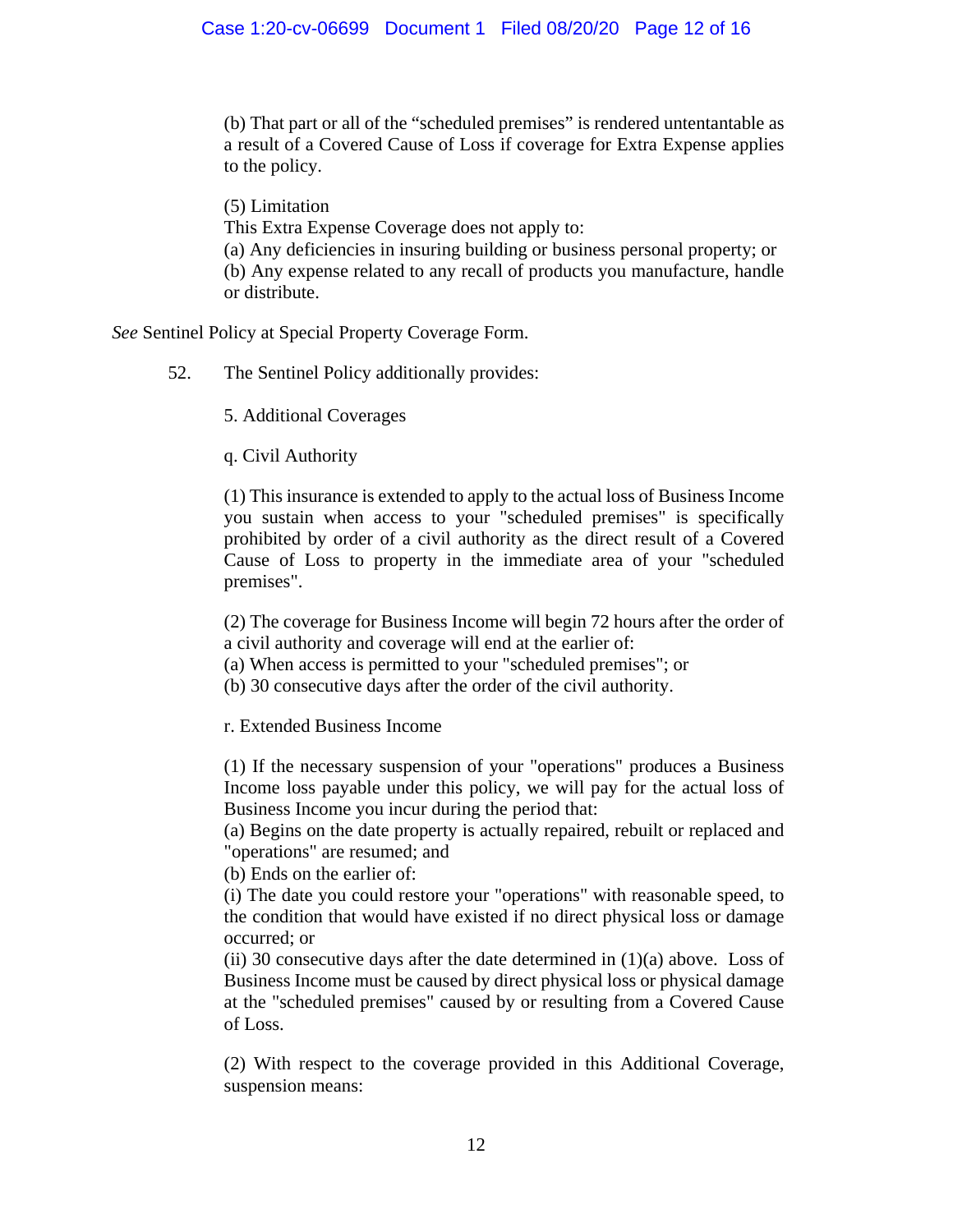(a) The partial slowdown or complete cessation of your business activities; and

(b) That a part or all of the "scheduled premises" is rendered untenantable as a result of a Covered Cause of Loss.

*See* Sentinel Policy at Special Property Coverage Form.

53. The Sentinel Policy likewise states:

5. Additional Coverages

s. Business Income from Dependent Properties

(1) We will pay for the actual loss of Business Income you sustain due to direct physical loss or physical damage at the premises of a dependent property caused by or resulting from a Covered Cause of Loss.

The most we will pay under this Additional Coverage is \$5,000 in any one occurrence unless a higher Limit of Insurance is indicated in the Declarations.

(2) We will reduce the amount of your Business Income loss, other than Extra Expense, to the extent you can resume "operations", in whole or in part, by using any other available:

(a) Source of materials; or

(b) Outlet for your products.

(3) If you do not resume "operations", or do not resume "operations" as quickly as possible, we will pay based on the length of time it would have taken to resume "operations" as quickly as possible.

(4) Dependent Property means property owned, leased or operated by others whom you depend on to:

(a) Deliver materials or services to you or to others for your account. But services do not include:

(i) Water, communication, power services or any other utility services; or

(ii) Any type of web site, or Internet service.

(b) Accept your products or services;

(c) Manufacture your products for delivery to your customers under contract for sale; or

(d) Attract customers to your business premises.

The dependent property must be located in the coverage territory of this policy.

(5) The coverage period for Business Income under this Additional Coverage: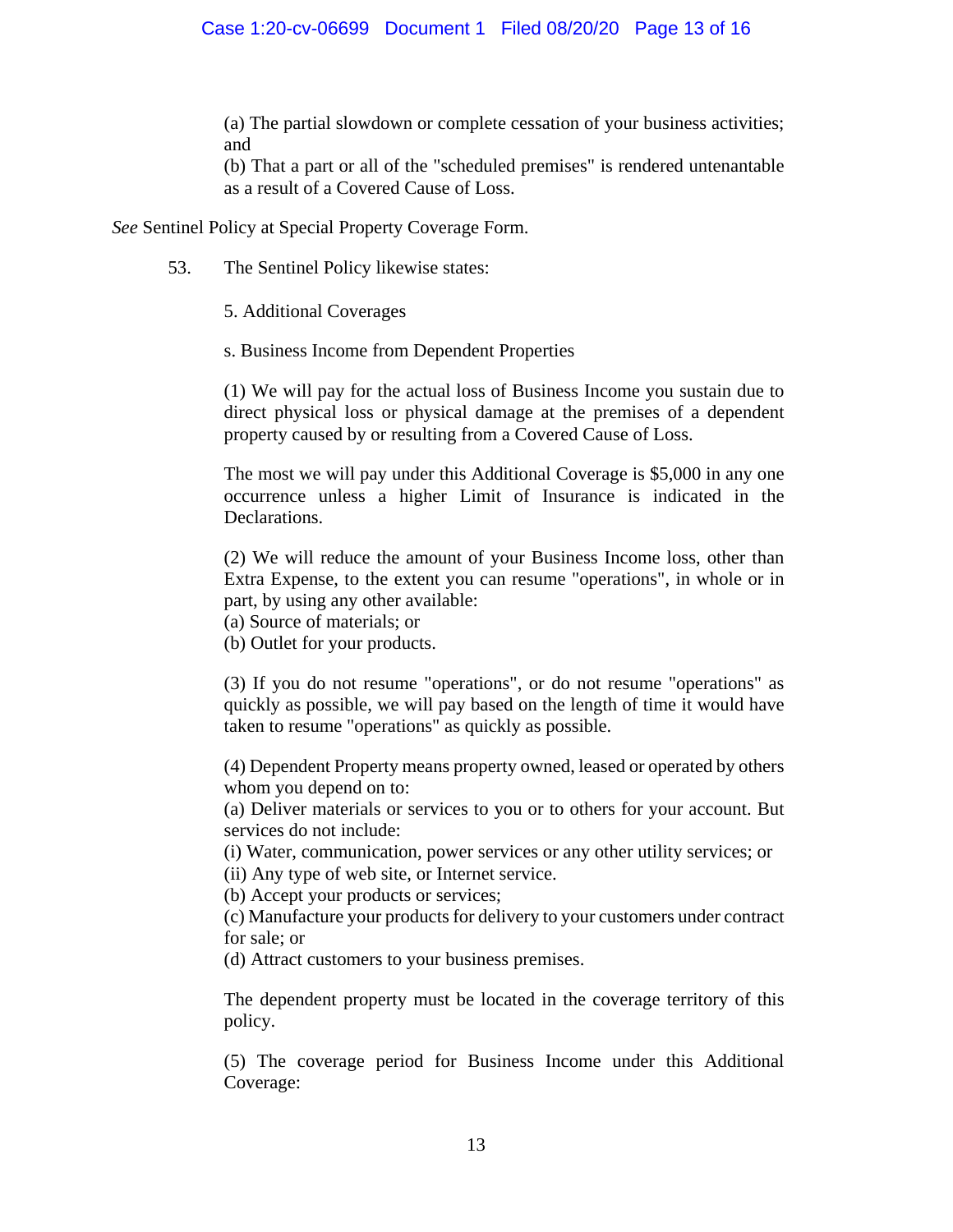(a) Begins 72 hours after the time of direct physical loss or physical damage caused by or resulting from a Covered Cause of Loss at the premises of the dependent property; and

(b) Ends on the date when the property at the premises of the dependent property should be repaired, rebuilt or replaced with reasonable speed and similar quality.

(6) The Business Income coverage period, as stated in Paragraph (5), does not include any increased period required due to the enforcement of any ordinance or law that:

(a) Regulates the construction, use or repair, or requires the tearing down of any property; or

(b) Requires any insured or others to test for, monitor, clean up, remove, contain, treat, detoxify, or neutralize, or in any way respond to, or assess the effects "pollutants."

(7) The definition of Business Income contained in the Business Income Additional Coverage also applies to this Business Income From Dependent Properties Additional Coverage.

*See* Sentinel Policy at Special Property Coverage Form.

54. The declarations of the Sentinel Policy specify that the limit for dependent property

coverage under the Subject Policy is \$50,000.

55. Unlike the Sentinel Policy in question in the instant case, Sentinel has issued other

insurance policies to Plaintiff and to other customers that do include virus exclusions.

56. The policy issued to Plaintiff herein does not contain any such "virus exclusions",

although Sentinel had the ability to include one in the Subject Policy if it so desired.

57. On March 16, 2020, and at all relevant times herein, the Sentinel Policy was in full force and effect.

58. At all relevant times herein, Plaintiff had an insurable interest in the Insured Property.

59. As a result of the Virus contaminating the Insured Property, business income losses as a result of the physical loss and damage suffered and the consequent New York State Health Code regulations, the Salon Order, the Workplace Reduction Order, and the New York on Pause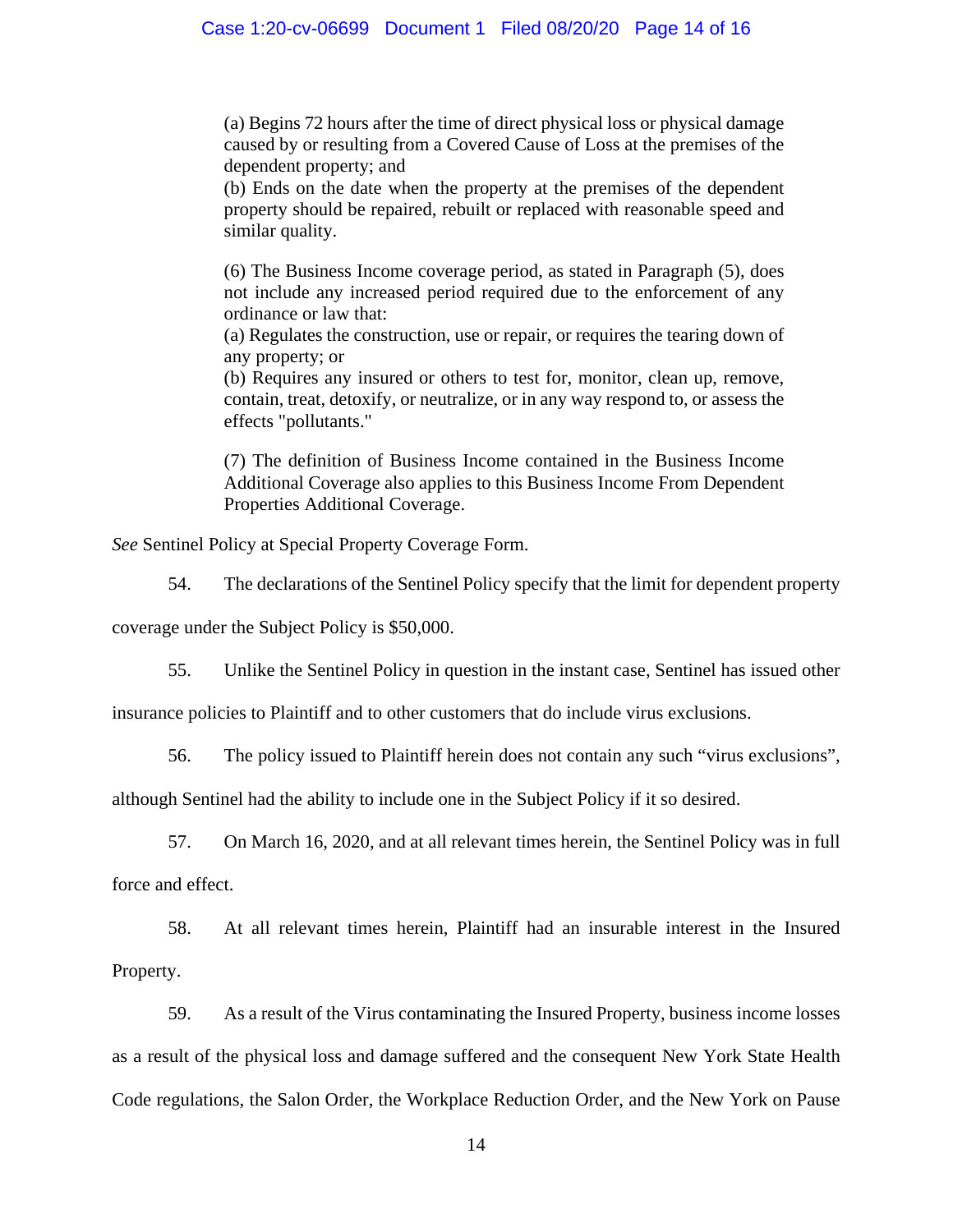#### Case 1:20-cv-06699 Document 1 Filed 08/20/20 Page 15 of 16

Order, has caused Plaintiff to suffer property losses and business income losses of no less than \$1,421,650.11.

60. On April 14, 2020, Plaintiff provided Sentinel with timely notice of the loss.

61. By letter dated April 22, 2020, a mere eight days after Plaintiff's notice, Sentinel denied coverage for Plaintiff's damages without having conducted even so much as a basic inquiry into the loss.

62. Notwithstanding the fact that Plaintiff provided timely notice of their property damage to Sentinel, Sentinel has not issued any payment to Plaintiff and has denied coverage.

63. The whole loss and damage suffered by Plaintiff totals no less than \$1,421,650.11.

## **AS AND FOR A FIRST CAUSE OF ACTION AGAINST SENTINEL (Breach of Contract)**

64. Plaintiff repeats, reiterates and realleges each and every allegation contained within paragraphs "1" through "63," inclusively, with the same force and effect as though more fully set forth herein at length.

65. The Sentinel Policy constitutes a binding contract between the Plaintiff and the Defendant that was in full force and effect throughout the period of loss, including from on or about March 16, 2020 to present.

66. Plaintiff has performed all of its obligations under the Sentinel Policy.

67. Sentinel has affirmatively refused to pay for the damages suffered by Plaintiff, notwithstanding the fact that they constitute a covered cause of loss.

68. Sentinel denied Plaintiff's claim without any investigation, in further breach of its obligations to act in good faith to analyze any claims under the Sentinel Policy.

69. To date, Plaintiff has sustained a loss and damages estimated to total no less than \$1,421,650.11 as a result of Sentinel's refusal to pay pursuant to the Sentinel Policy.

15